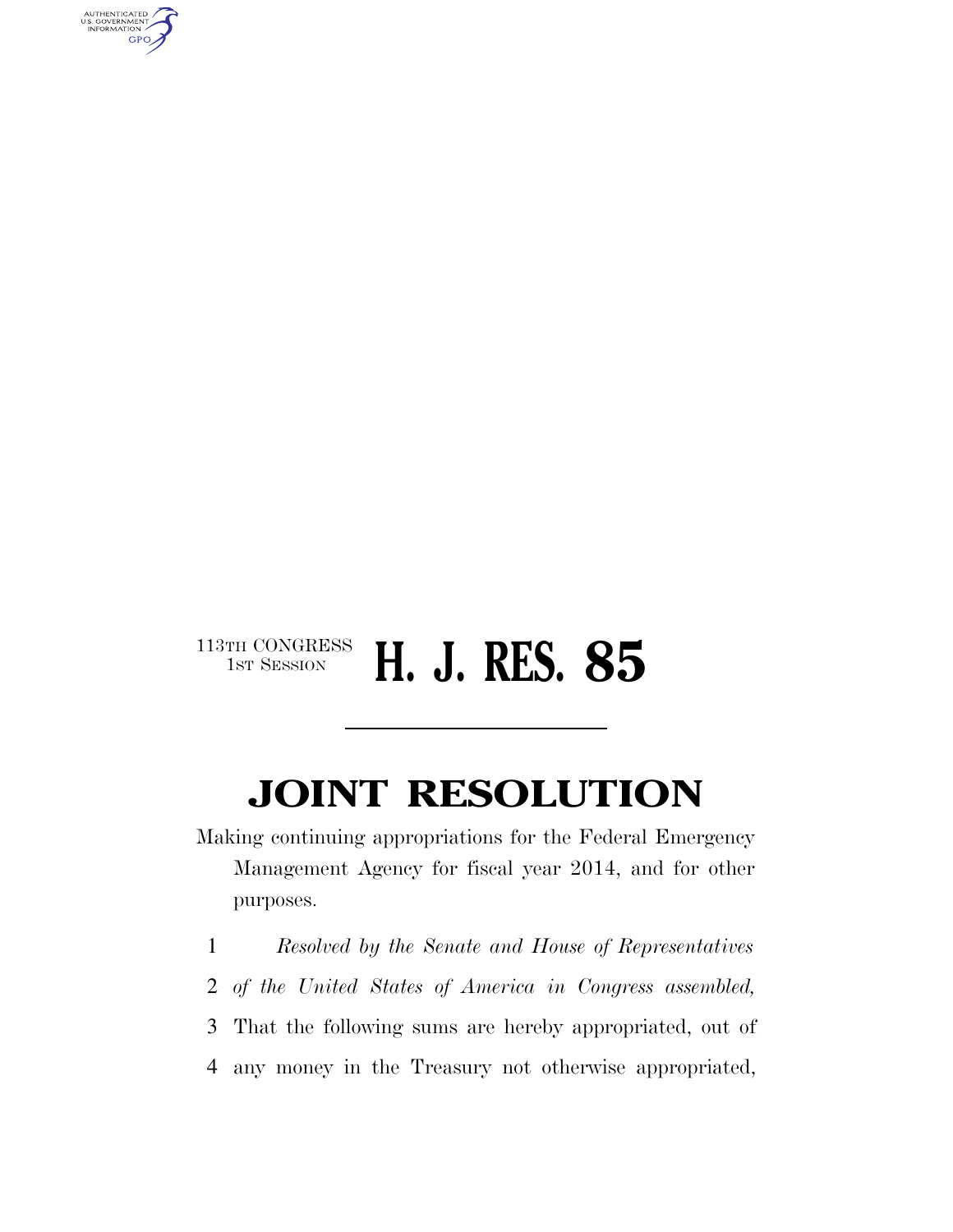and out of applicable corporate or other revenues, receipts, and funds, for the Federal Emergency Management Agen- cy for fiscal year 2014, and for other purposes, namely: SEC. 101. (a) Such amounts as may be necessary, at a rate for operations as provided in the Department of Homeland Security Appropriations Act, 2013 (division D of Public Law 113–6) and under the authority and con- ditions provided in such Act, for continuing projects or activities that are not otherwise specifically provided for in this joint resolution, that were conducted in fiscal year 2013, and for which appropriations, funds, or other au- thority were made available by such Act under the heading ''Protection, Preparedness, Response, and Recovery— Federal Emergency Management Agency''.

 (b) The rate for operations provided by subsection (a) for each account shall be calculated to reflect the full amount of any reduction required in fiscal year 2013 pur-suant to—

 (1) any provision of division G of the Consoli- dated and Further Continuing Appropriations Act, 2013 (Public Law 113–6), including section 3004; and

 (2) the Presidential sequestration order dated March 1, 2013, except as attributable to budget au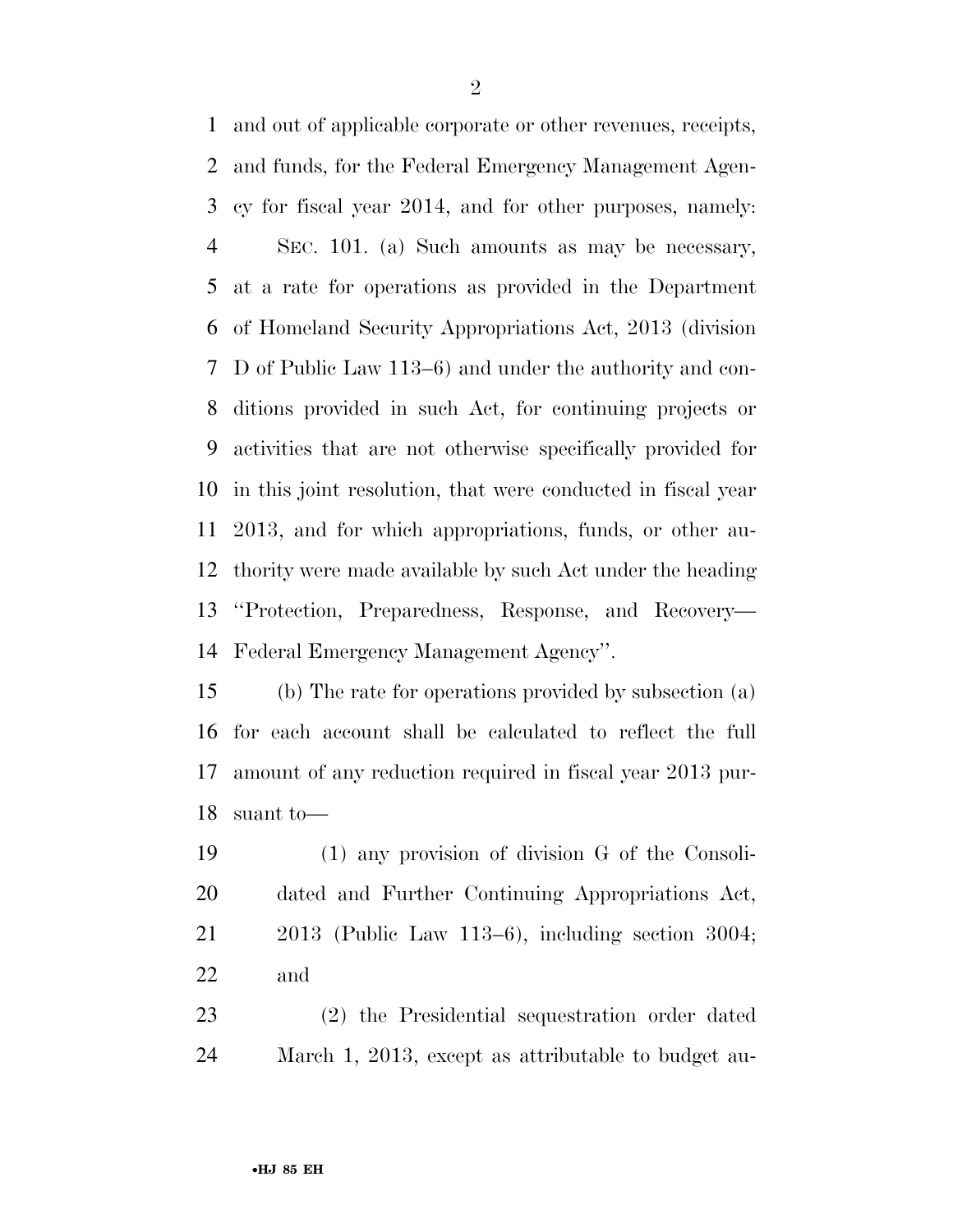thority made available by the Disaster Relief Appro-priations Act, 2013 (Public Law 113–2).

 SEC. 102. Appropriations made by section 101 shall be available to the extent and in the manner that would be provided by the pertinent appropriations Act.

 SEC. 103. Unless otherwise provided for in this joint resolution or in the applicable appropriations Act for fiscal year 2014, appropriations and funds made available and authority granted pursuant to this joint resolution shall be available until whichever of the following first occurs: (1) the enactment into law of an appropriation for any project or activity provided for in this joint resolution; (2) the enactment into law of the applicable appropriations Act for fiscal year 2014 without any provision for such project or activity; or (3) December 15, 2013.

 SEC. 104. Expenditures made pursuant to this joint resolution shall be charged to the applicable appropriation, fund, or authorization whenever a bill in which such appli- cable appropriation, fund, or authorization is contained is enacted into law.

 SEC. 105. This joint resolution shall be implemented so that only the most limited funding action of that per- mitted in the joint resolution shall be taken in order to provide for continuation of projects and activities.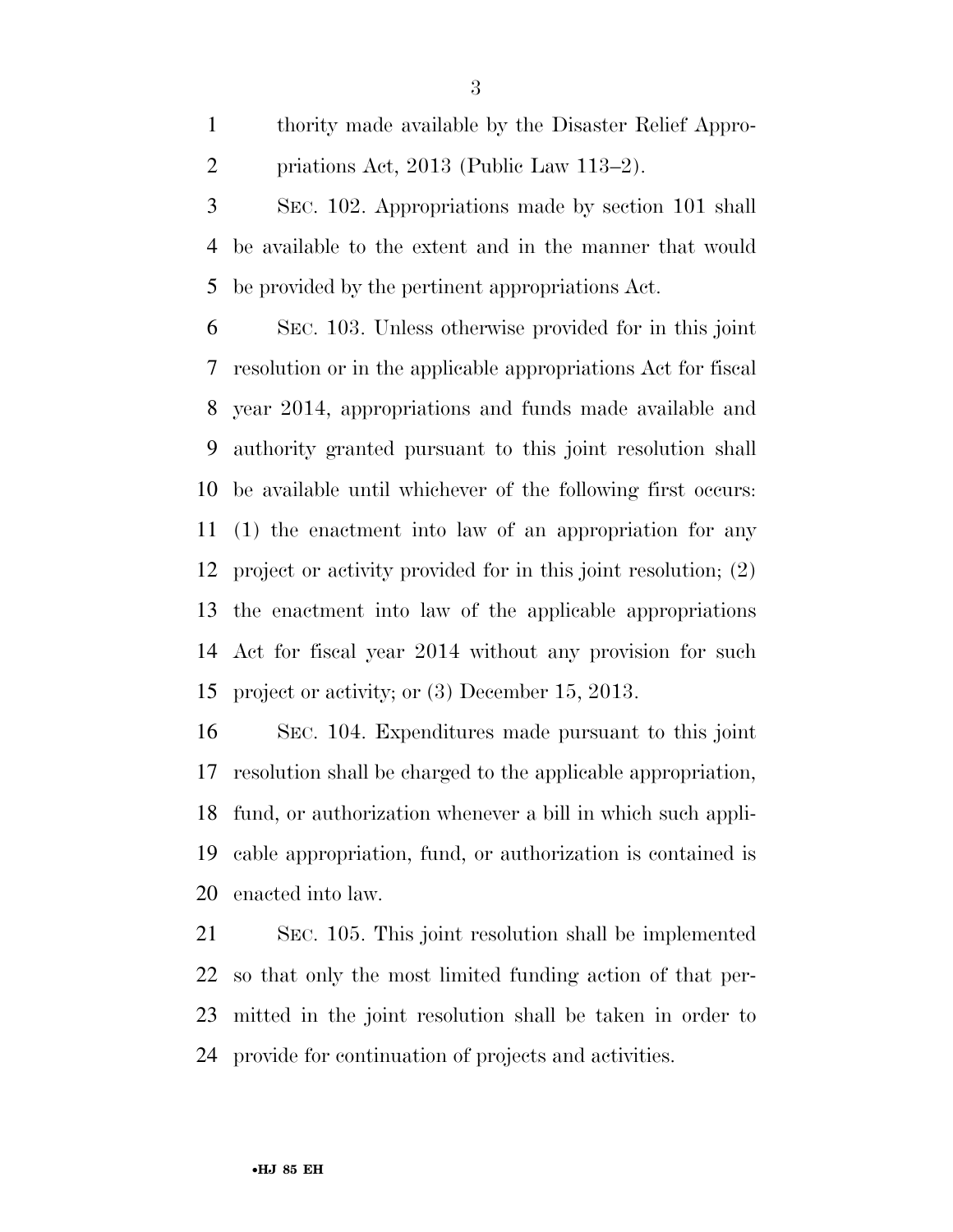SEC. 106. Amounts made available under section 101 for civilian personnel compensation and benefits in each department and agency may be apportioned up to the rate for operations necessary to avoid furloughs within such de- partment or agency, consistent with the applicable appro- priations Act for fiscal year 2013, except that such author- ity provided under this section shall not be used until after the department or agency has taken all necessary actions to reduce or defer non-personnel-related administrative ex-penses.

 SEC. 107. It is the sense of Congress that this joint resolution may also be referred to as the ''National Emer-gency and Disaster Recovery Act''.

 This joint resolution may be cited as the ''Federal Emergency Management Agency Continuing Appropria-tions Resolution, 2014''.

Passed the House of Representatives October 4, 2013.

Attest:

*Clerk.*